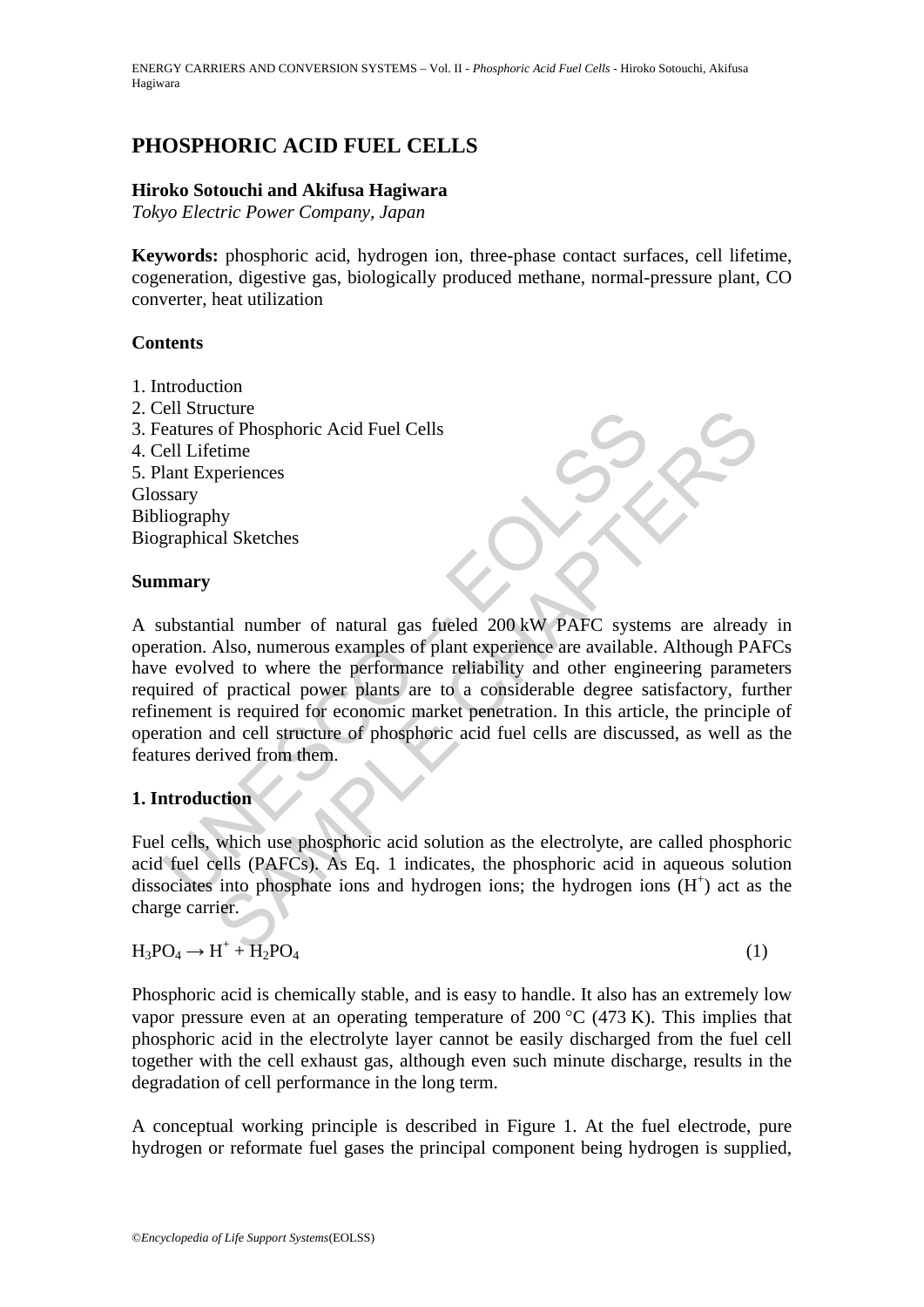and air is supplied at the air electrode; the resulting electrochemical reaction yields an electric power output. At the fuel electrode, hydrogen reacts at the electrode surface to become hydrogen ions and electrons, and the hydrogen ions migrate toward the air electrode within the electrolyte.

Fuel electrode:  $H_2 \rightarrow 2H^+ + 2e^-$  (2)

At the air electrode, the hydrogen ions, which have migrated from the fuel electrode; electrons, which have passed through the external circuit, and oxygen supplied from outside, combine to produce water in the following reaction:

$$
Air electrode: (1/2)O2 + 2H+ + 2e- \rightarrow H2O
$$
\n(3)

Hence the net fuel cell reaction produces water as follows:

 $H_2 + (1/2) O_2 \rightarrow H_2O$ 



Figure 1. Principle of Operation of Phosphoric Acid Fuel Cells (PAFCs)

## **2. Cell Structure**

The PAFC itself consists of a pair of porous electrodes (the fuel electrode and air electrode) formed from mainly carbon material, between which is placed an electrolyte layer consisting of a matrix impregnated with highly concentrated phosphoric acid solution. The catalytic layer of the electrodes where reactions take place consists of the carbon material, minute metal catalyst particles, and water repellant material, in a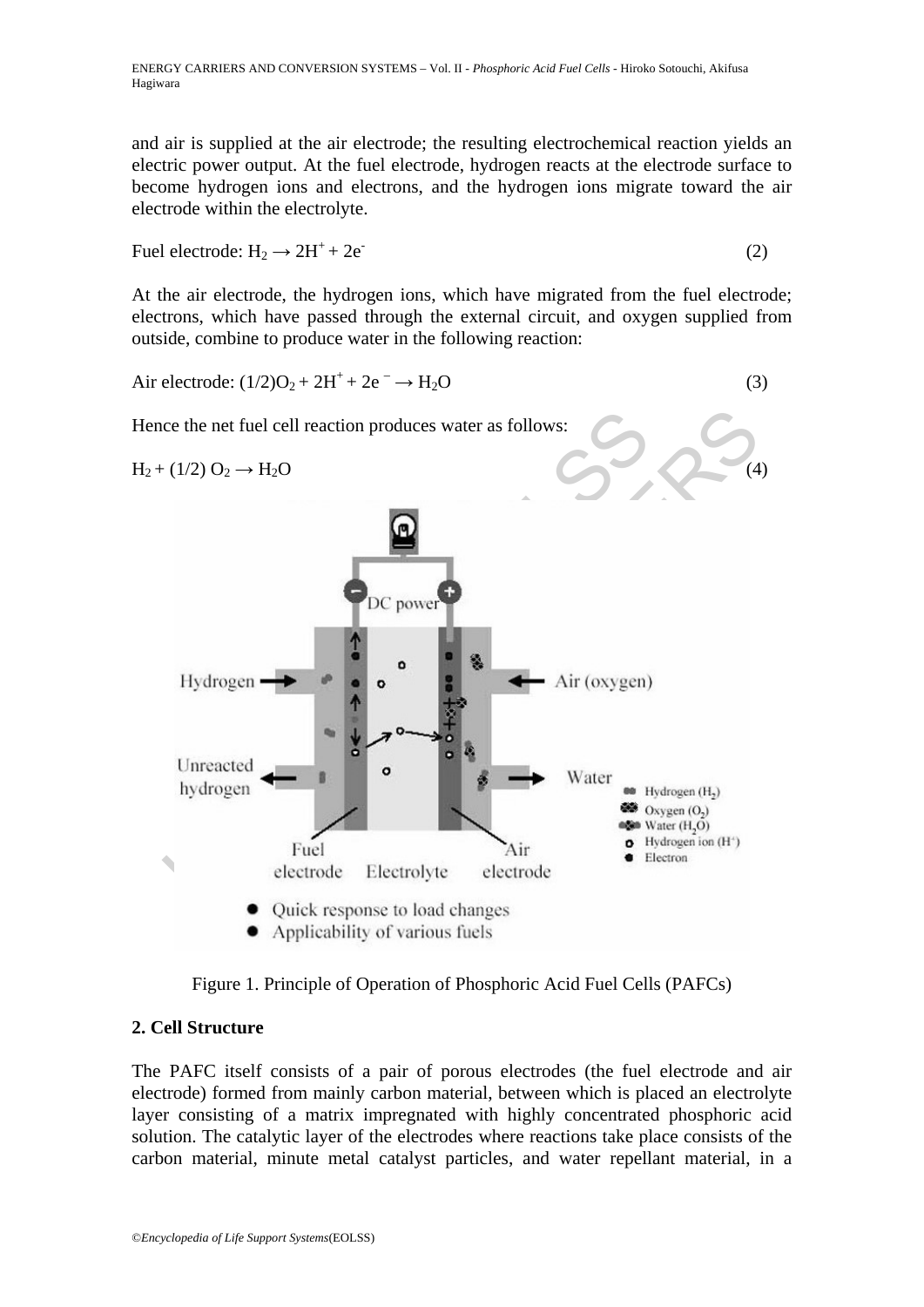construction such that the reaction gas is supplied and the electrolyte retained effectively.

The voltage obtained from a single fuel cell is from 0.6 to 0.8 V or so; in actual power plants several hundred cells are stacked and connected in series, forming a sub unit called a "cell stack." Heat is generated due to energy losses in the course of the electrochemical reaction of hydrogen with oxygen, and so cooling plates are inserted at regular intervals between fuel cells, and cooling water is passed through them to maintain a cell operating temperature of about 200 °C (473 K).

### **3. Features of Phosphoric Acid Fuel Cells**

The PAFC do not suffer the carbon dioxide-induced electrolyte degeneration seen in alkaline fuel cells, and so can use reformed gas derived from fossil fuels, though expensive platinum catalyst is necessary in order to promote the electrode reactions.

Thus it can make use of city gas (natural gas-based) and other existing fuel infrastructure. However, when CO exists at high concentrations, as in coal-gasified gas, the platinum catalyst used in electrodes is poisoned, leading to performance degradation, so that use of such fuels is impractical without effective means of eliminating CO. This gives an additional constraint.

The operating temperature is about 200  $\degree$ C (473 K). Consequently if the cell is designed such that it does not make direct contact with the phosphoric acid, copper, iron and other metals can be used. Also, in order to endow the electrode catalyst layer with water-repelling properties, a fluoride resin (PTFE) or other highly heat-resistant organic material may also be used. In order to remove the heat generated by the electrode reactions, the fuel cell is itself water-cooled as mentioned above.

Fire do not such the caloron docated material map the fulle field cells, and so can use reformed gas derived from fe<br>site platinum catalyst is necessary in order to promote the elect<br>s it can make use of city gas (natural For the canonic metallon and the content of the metallon seems and only state of the metallon set all et cells, and so can use reformed gas derived from fossil fuels, the platinum catalyst is necessary in order to promote Waste heat at a temperature range below 200 °C is available; which cannot just be used for space heating and water heating, but can also be extracted in part as steam and used as the heat source of refrigeration equipment for cooling. The electric power generation efficiency of PAFCs under atmospheric pressure operation is approximately 40% (LHV basis), which is superior, or at least competitive with existing gas turbine and gas engines. Properties of low Nox and low noise make them suitable for cogeneration systems for urban environmentally friendly power sources.

Unlike the high temperature fuel cell systems such as MCFCs and SOFCs, a combined cycle system with gas turbine or steam turbine generators to maximize the system efficiency is generally difficult for PAFCs, since the quality of plant exhaust heat is inadequate for such purposes.

In pressurized PAFC systems, thought reformer exhaust gas at elevated pressure and temperature can be passed through an expander to drive an air compressor or an electric power generator, the total power generation efficiency stays in a range of 44–46% (LHV basis).